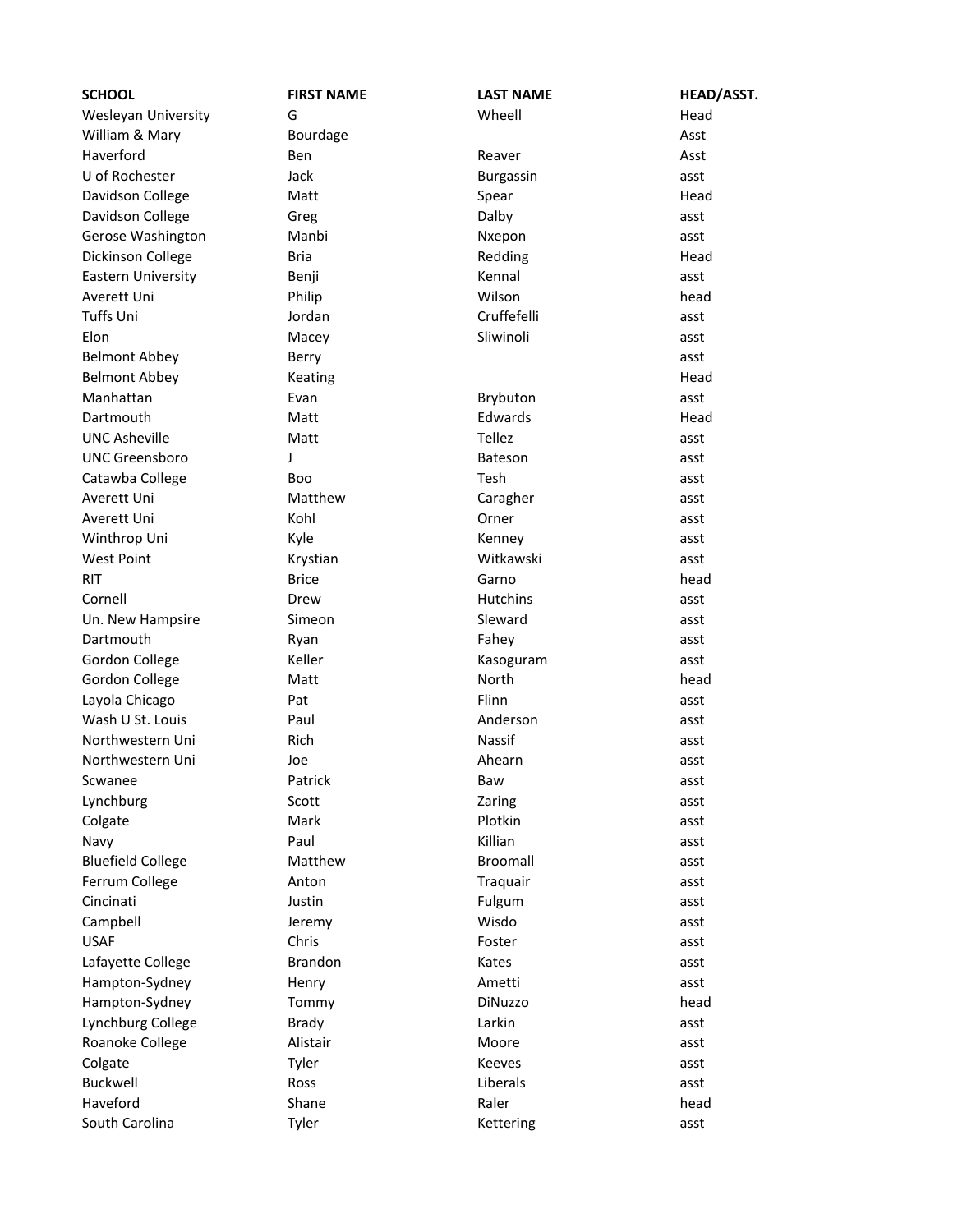| South Carolina                  | Mark           | Berson         | Head |
|---------------------------------|----------------|----------------|------|
| <b>UNCW</b>                     | Matt           | Tapharn        | asst |
| Eastern University              | Jeremy         | Payne          | Head |
| Lees-McKae College              | Rich           | Wall           | Head |
| Lees-McKae College              | Seth           | Lowther        | Asst |
| Lees-McKae College              | Taylor         | Morton         | asst |
| Northeastern                    | Cameson        | Omsbery        | asst |
| Princeton                       | Ryan           | Hayward        | asst |
| Georgetown                      | <b>Brian</b>   | Wigje          | head |
| Georgetown                      | Zach           | Simon          | asst |
| Georgetown                      | Luke           | Wilsy          | asst |
| Wofford                         | Mick           | Giordane       | asst |
| <b>Wake Forest</b>              | Steve          | Armas          | asst |
| Brown                           | Pat            | Layh           | head |
| Washington & Lee                | Jin            | Freeman        | asst |
| Concordia WI                    | john           | Saleska        | asst |
| <b>William Peace University</b> | Ryan           | Huber          | Head |
| Saint Clara Univ                | Cameron        | Rast           | head |
| Uni. Of Jamestown               | Stephen        | Harris         | asst |
| Shattack                        | Aaron          | Fenton         | asst |
| Colsy college                   | Tim            | Stanton        | Asst |
| Boston U                        | Scott          | <b>Black</b>   | asst |
| Colby College                   | Evan           | Seabrook       | head |
| App State                       | Dan            | Louisgmaud     | asst |
| Xavier                          | David          | Costa          | asst |
| Oberlin College                 | David          | Wilson         | asst |
| Oberlin College                 | <b>Blake</b>   | New            | head |
| <b>CWRU</b>                     | <b>Brandon</b> | Bianco         | head |
| <b>VCU</b>                      | Matt           | Cannady        | asst |
| Duke                            | Chris          | <b>Rich</b>    | Asst |
| <b>High Point</b>               | Josh           | Gillon         | asst |
| Presbyterian College            | Matt           | Cureton        | asst |
| <b>VC Riberside</b>             | Ryan           | Carruth        | asst |
| Leihigh                         | Ryan           | Hess           | asst |
| Villanova                       | Mike           | <b>Mowross</b> |      |
| John Hopkins                    | Craig          | Appleby        | head |
| Greensboro College              | Micheal        | Mecham         | asst |
| Capital University              | Alan           | yost           | head |
| Georgia Southern                | Ranrel         | Alvarado       | asst |
| Georgia Southern                | Reed           | Norton         | asst |
| Kenyon                          | Brown          |                | head |
| Revya                           | Moore          |                | head |
| SAGU                            | Clemehitin     | Danchea        | head |
| Wooster                         | Devyn          | Spielvogel     | asst |
| U Penn                          | Peter          | Lowry          | asst |
| William & Mary                  | Chris          | Norris         | head |
| <b>NGU</b>                      | jonathan       | Lagos          | asst |
| U Penn                          | Ruby           | Fuller         | Head |
| <b>Guilford College</b>         | Cory           | Speed          | head |
| Carnegie Mellon                 | Jonathen       | Velotta        | asst |
| Winthrop Uni                    | Philip         | Hindson        | asst |
| Ohio Weslyan                    | Travis         | Wall           | asst |
|                                 |                |                |      |